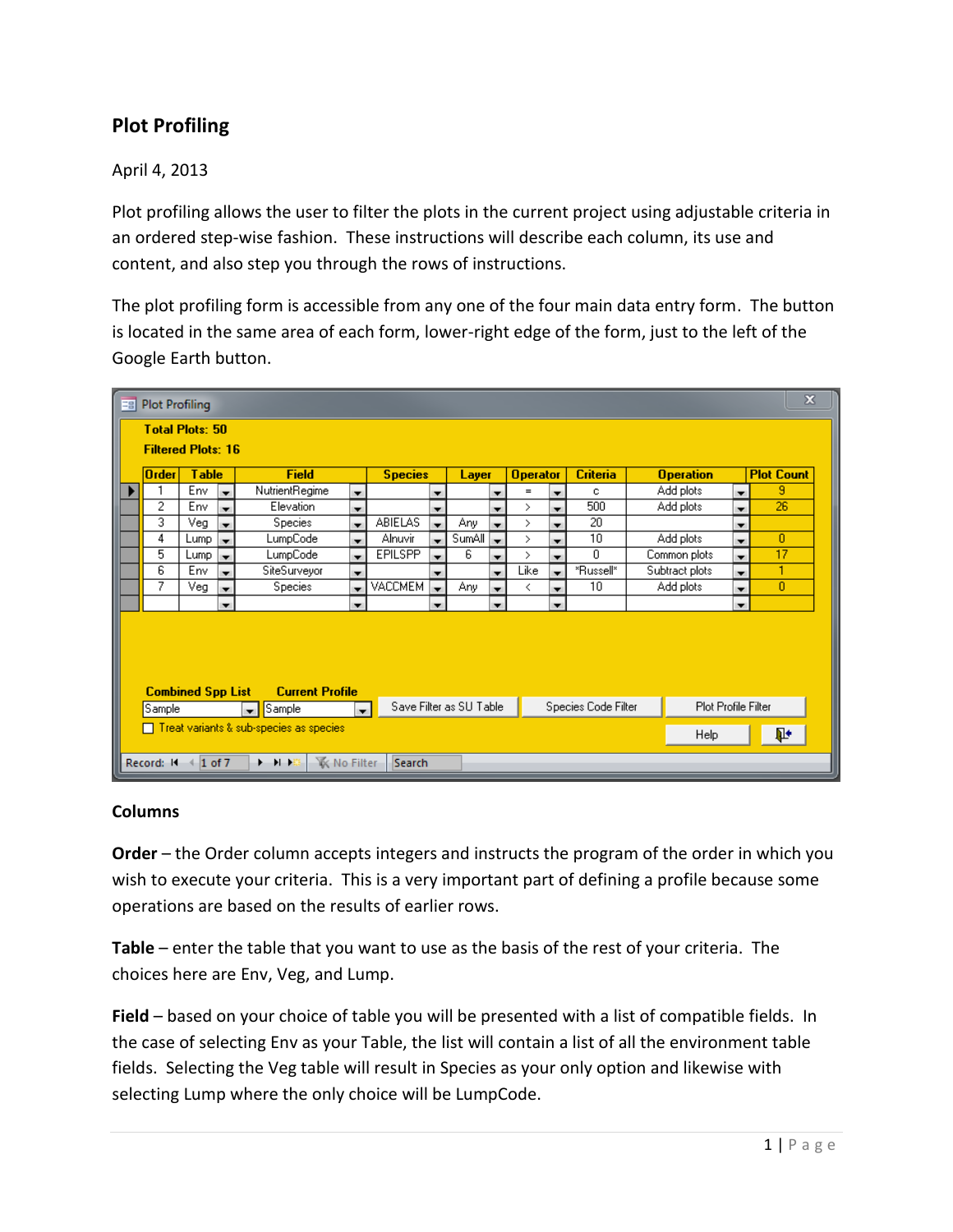**Species** – this column will only be used when you select either the table Veg or Lump and the Field as Species or LumpCode. The species codes available when you click the pull-down list will be based on either the species in your current project or your combined species list. Using the combined species list in conjunction with the "Treat variants & sub-species as species" will be covered in more detail below.

**Layer** – again, this column will only be used when you select either the table Veg or Lump and the Field as Species or LumpCode. The choices here are either SumAll, SumA, SumB, Any, or individual layers 1 through 7. SumAll will cause the operator and criteria tested against the summed cover of layers 1 to 7. SumA will use the sum of layers 1 to 3 and SumB will be the sum of layers 4 and 5. The Any choice will cause the program to check all the layers for a cover that satisfies your criteria. Selecting an individual layer will restrict the search to just that one layer.

**Operator** – selections will depend on whether your table selection is Env, Veg, or Lump. For Veg table selections the choices are  $=$ ,  $>$ ,  $<$  and do perform exactly as you would assume. For Env you will get to choose from =, >, <, Like, Not Like. The first three choices are obvious in function, but the last two can be powerful operators when used with the wildcards ? and \*. The ? wildcard can replace any single character while the \* wildcard can replace a string of characters.

**Criteria** – here is where you enter the actual value, code, string, or partial string you wish to match. VPro does its best to ensure data types are properly converted, but with poor data will come poor results.

**Operation** – choices here are Add plots, Subtract plots and Common plots. The function of these choices will become clear when we work through the example above.

**Plot Count** – this column is not editable and is used by the program to display the results of each row after it is executed. A blank row would indicate there was a problem in executing that row.

# **Other Adjustable Features**

Along the bottom you will find two drop-down boxes, Combined Spp List, and Current Profile. You will use these boxes to select, attach and create the respective tables. The check-box option in the lower-left corner is where you can choose to treat variants and sub-species as species. Note that selecting both a combined species list and the treat variants and sub-species as species option will cause VPro to create a hybrid lump table containing both lists.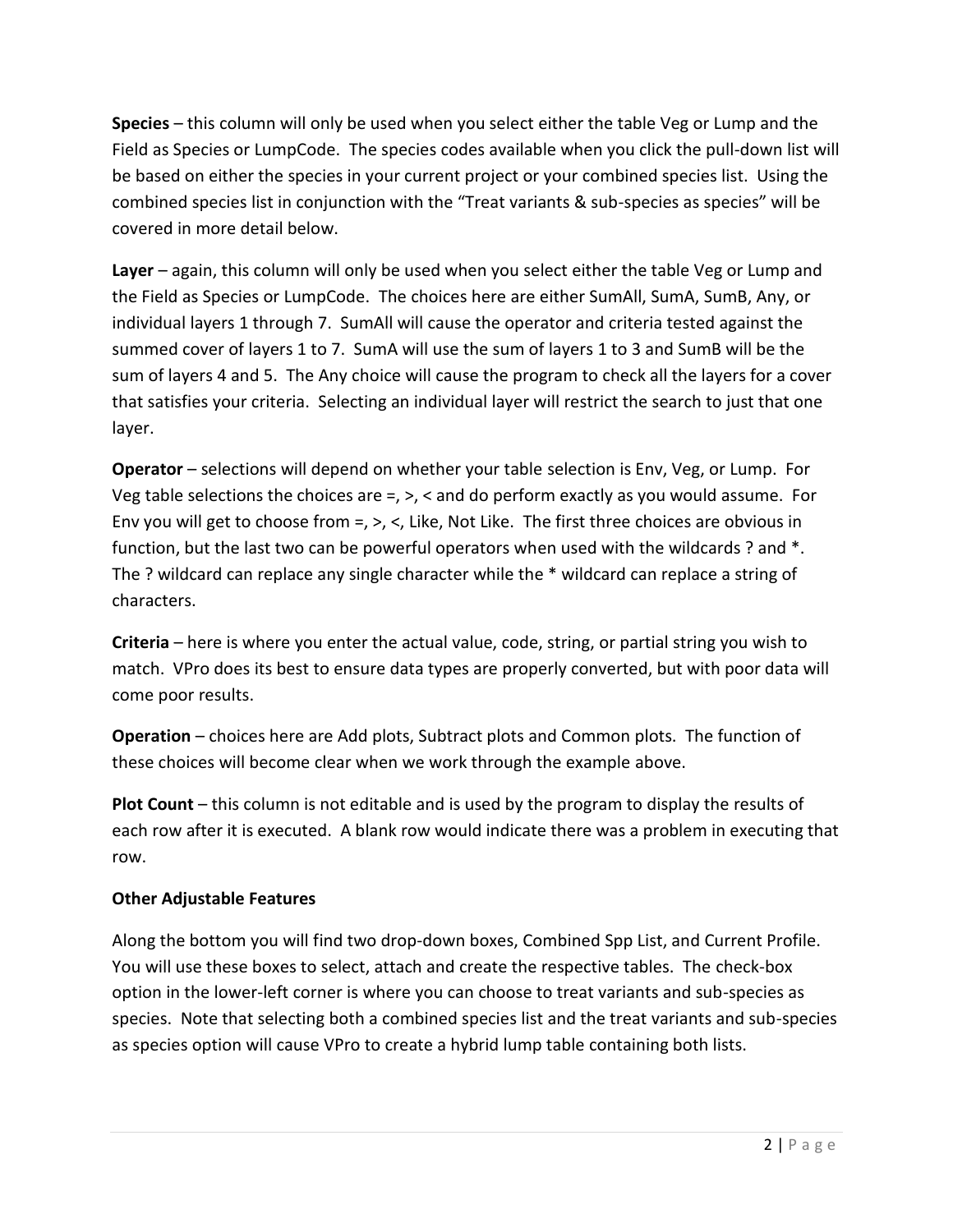### **Row-By-Row Walkthrough**

Once you click the Plot Profile Filter button, the form will start to update as it steps through your instructions. The first item to change will be the Total Plots indicator in the upper-left portion of the form; in this case it found and displayed 50 total plots. As mentioned before, your instructions will be processed in the order you have specified in the Order column.

In the first row we've instructed the program to find within all 50 plots, all the plots with the NutrientRegime field set to c. It found 9 plots and added that to our list. The Filtered Plots indicator in the upper-left portion of the form will now indicate 9.

The second row asks for all the plots where the elevation is greater than 500 meters be added to our list. It found 26 plots and we now have the Filtered Plots indicating that there are 35 plots in our list.

The third row contains an error. Someone forgot to specify the Operation to be performed on our list. VPro politely informs you of the omission but will forge ahead ignoring this row. Our Filtered Plots indicator remains at 35 plots.



In the fourth row we've asked for all the species in the LumpCode ALNUVIR to be summed by plot and across all 7 layers. All we asked for was a cover > 10% but **no plots were found that were not already included in the previously filtered plots**. The Filtered Plots remains at 35.

In the fifth row we are again using a LumpCode, this time EPILSPP, to find plots where the cover in layer 6 is greater than 0%. This time the specified operation is Common plots, causing the program to look for these criteria only in the 35 previously filtered plots. It found 17, now our Filtered Plots tally sits at 17.

In row six we go back to the environment table to find and remove all plots that were surveyed by anyone with Russell in their name. Thankfully he'd only surveyed one plot so we removed it from our list. Our Filtered Plots count is now 16.